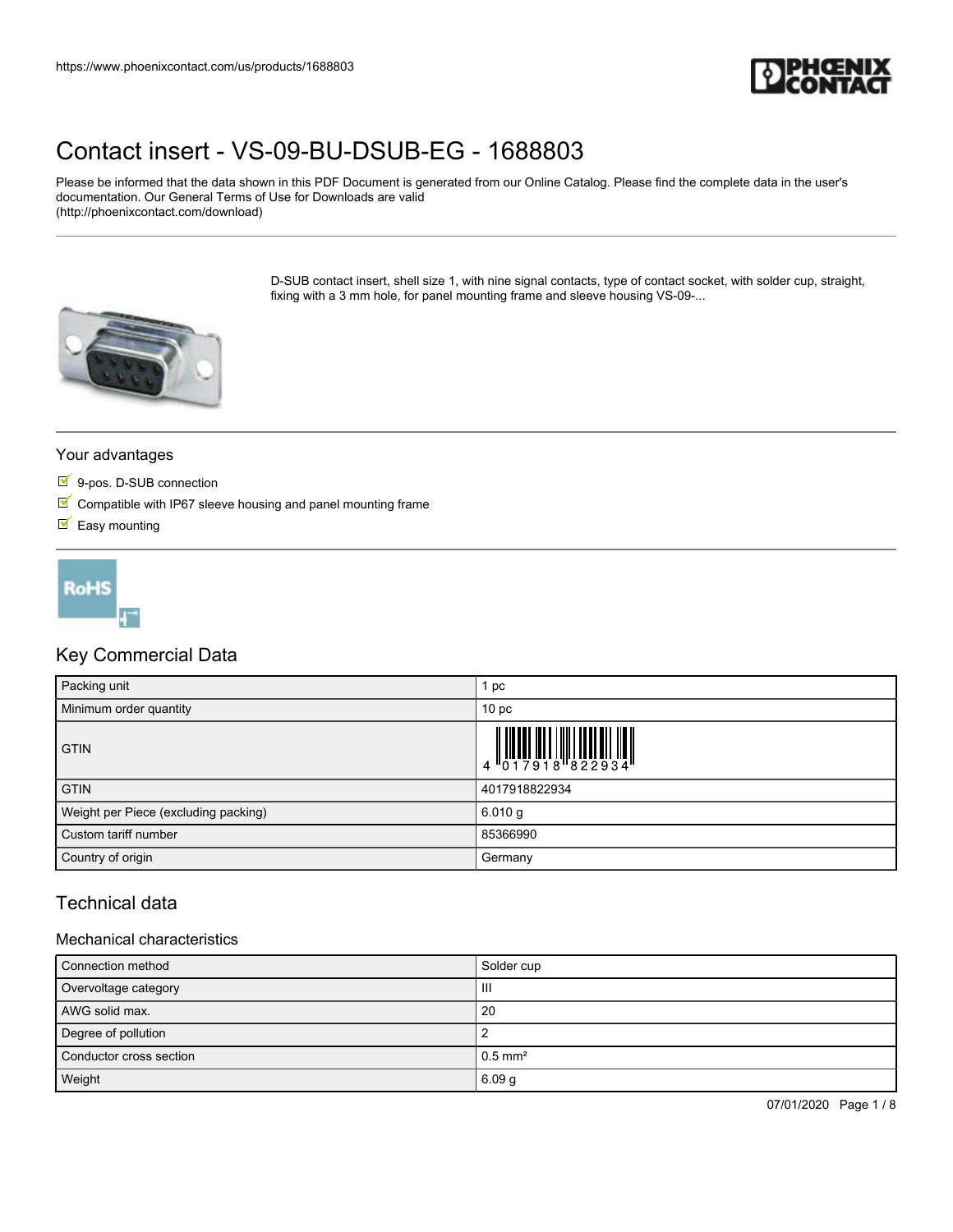

## Technical data

#### Mechanical characteristics

| Flammability rating according to UL 94 | V <sub>0</sub>               |
|----------------------------------------|------------------------------|
| Ambient conditions                     |                              |
| Ambient temperature (operation)        | -55 °C  125 °C               |
| Material data                          |                              |
| Contact surface material               | Hard gold-plated over nickel |
| Contact material                       | Copper alloy                 |
| Contact carrier material               | PBT-GF                       |
| Housing material                       | Steel, tin-plated            |
| Width                                  | 14.5 mm                      |
| Height                                 | 31.19 mm                     |
| Length                                 | 12.93 mm                     |
| Mounting type                          | Hole                         |

### Electrical characteristics

| Number of positions   | ч                        |
|-----------------------|--------------------------|
| Rated current         | 5 A (at 20 $^{\circ}$ C) |
| Overvoltage category  | Ш                        |
| Degree of pollution   |                          |
| Rated voltage (III/3) | 125 V                    |
| Test voltage          | 1200 V                   |

### Standards and Regulations

| Flammability rating according to UL 94 | V <sub>0</sub>                                                                                                                                                                                                                                                                                                                                                                                                                                    |  |  |  |
|----------------------------------------|---------------------------------------------------------------------------------------------------------------------------------------------------------------------------------------------------------------------------------------------------------------------------------------------------------------------------------------------------------------------------------------------------------------------------------------------------|--|--|--|
| Safety note                            | WARNING: The connectors may not be plugged in or disconnected under<br>load. Ignoring the warning or improper use may damage persons and/or<br>property.                                                                                                                                                                                                                                                                                          |  |  |  |
|                                        | • WARNING: Commission properly functioning products only. The products<br>must be regularly inspected for damage. Decommission defective products<br>immediately. Replace damaged products. Repairs are not possible.                                                                                                                                                                                                                             |  |  |  |
|                                        | • WARNING: Only electrically qualified personnel may install and operate<br>the product. They must observe the following safety notes. The qualified<br>personnel must be familiar with the basics of electrical engineering. They<br>must be able to recognize and prevent danger. The relevant symbol on the<br>packaging indicates that only personnel familiar with electrical engineering<br>are allowed to install and operate the product. |  |  |  |
|                                        | • The products are suitable for applications in plant, controller, and<br>electrical device engineering.                                                                                                                                                                                                                                                                                                                                          |  |  |  |
|                                        | • When operating the connectors in outdoor applications, they must be<br>separately protected against environmental influences.                                                                                                                                                                                                                                                                                                                   |  |  |  |
|                                        | . Assembled products may not be manipulated or improperly opened.                                                                                                                                                                                                                                                                                                                                                                                 |  |  |  |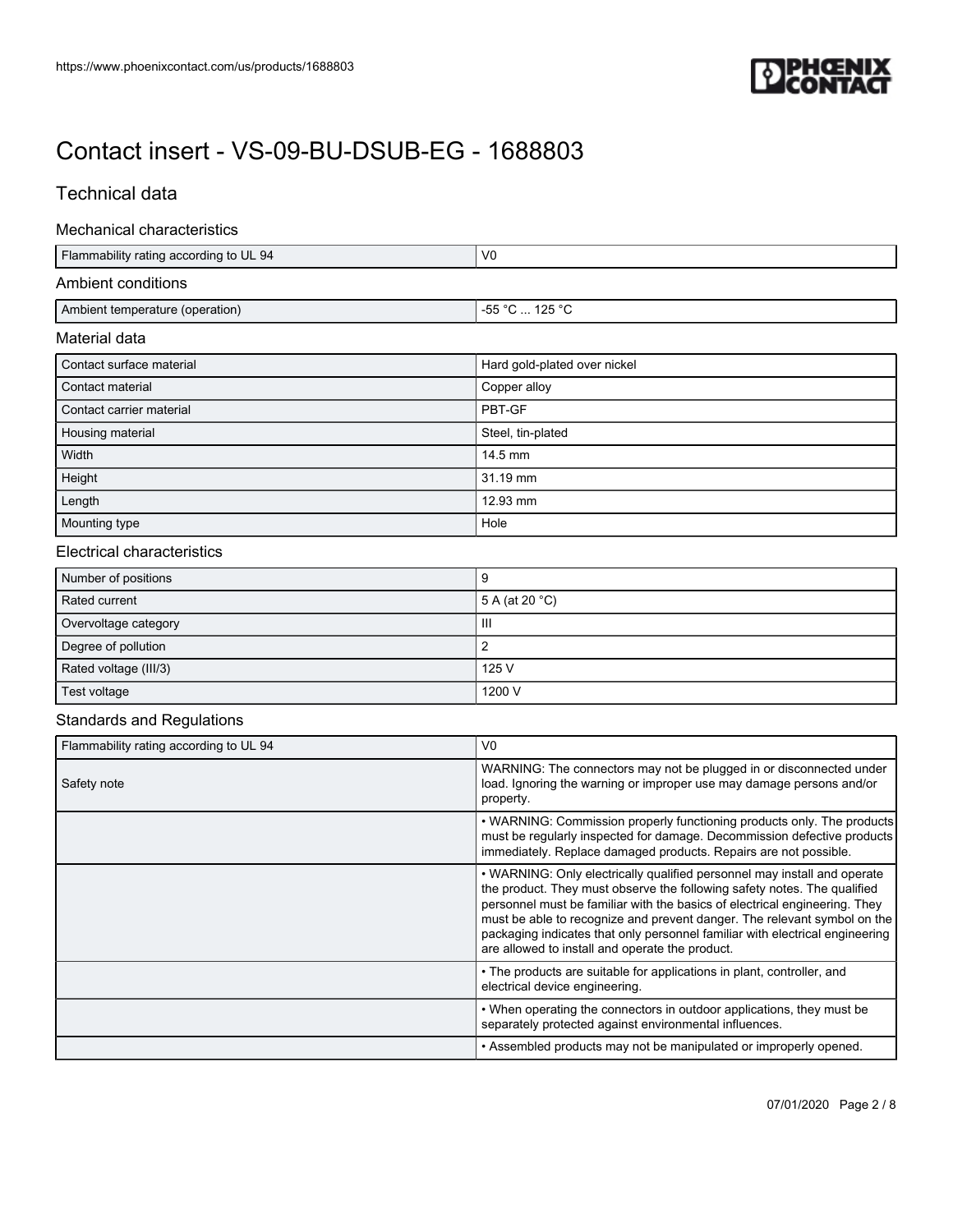

## Technical data

## Standards and Regulations

|                                                                                                                                                                                                     | • Only use mating connectors that are specified in the technical data of the<br>standards listed (e.g. the ones listed in the product accessories online at<br>phoenixcontact.com/products). |                                                                                          |  |
|-----------------------------------------------------------------------------------------------------------------------------------------------------------------------------------------------------|----------------------------------------------------------------------------------------------------------------------------------------------------------------------------------------------|------------------------------------------------------------------------------------------|--|
|                                                                                                                                                                                                     | • When using the product in direct connection with third-party<br>manufacturers, the user is responsible.                                                                                    |                                                                                          |  |
|                                                                                                                                                                                                     | • For operating voltages > 50 V AC, conductive connector housings must<br>be grounded                                                                                                        |                                                                                          |  |
|                                                                                                                                                                                                     | • Only use tools recommended by Phoenix Contact                                                                                                                                              |                                                                                          |  |
|                                                                                                                                                                                                     | • The installation notes/Design In documents online on the download page<br>at phoenixcontact.com/products must be observed for this product.                                                |                                                                                          |  |
|                                                                                                                                                                                                     | • Use a protective cap to protect connectors that are not in use. The<br>suitable accessories are available online in the accessory section of the<br>product at phoenixcontact.com/products |                                                                                          |  |
| • Operate the connector only when it is fully plugged in and interlocked.                                                                                                                           |                                                                                                                                                                                              |                                                                                          |  |
| . Operate the connector only when it is fully plugged in.<br>. Ensure that when laying the cable, the tensile load on the connectors<br>does not exceed the upper limit specified in the standards. |                                                                                                                                                                                              |                                                                                          |  |
|                                                                                                                                                                                                     |                                                                                                                                                                                              | • Observe the minimum bending radius of the cable. Lay the cable without<br>twisting it. |  |
|                                                                                                                                                                                                     | • VDE 0100/1.97 § 411.1.3.2 and DIN EN 60 204/11.98 § 14.1.3 are<br>applicable when combining several circuits in a cable and/or connector                                                   |                                                                                          |  |

## Environmental Product Compliance

| <b>REACH SVHC</b> | Lead 7439-92-1                                                                                           |  |  |
|-------------------|----------------------------------------------------------------------------------------------------------|--|--|
| China RoHS        | Environmentally Friendly Use Period = 50 years                                                           |  |  |
|                   | For details about hazardous substances go to tab "Downloads", Category<br>l "Manufacturer's declaration" |  |  |

## Drawings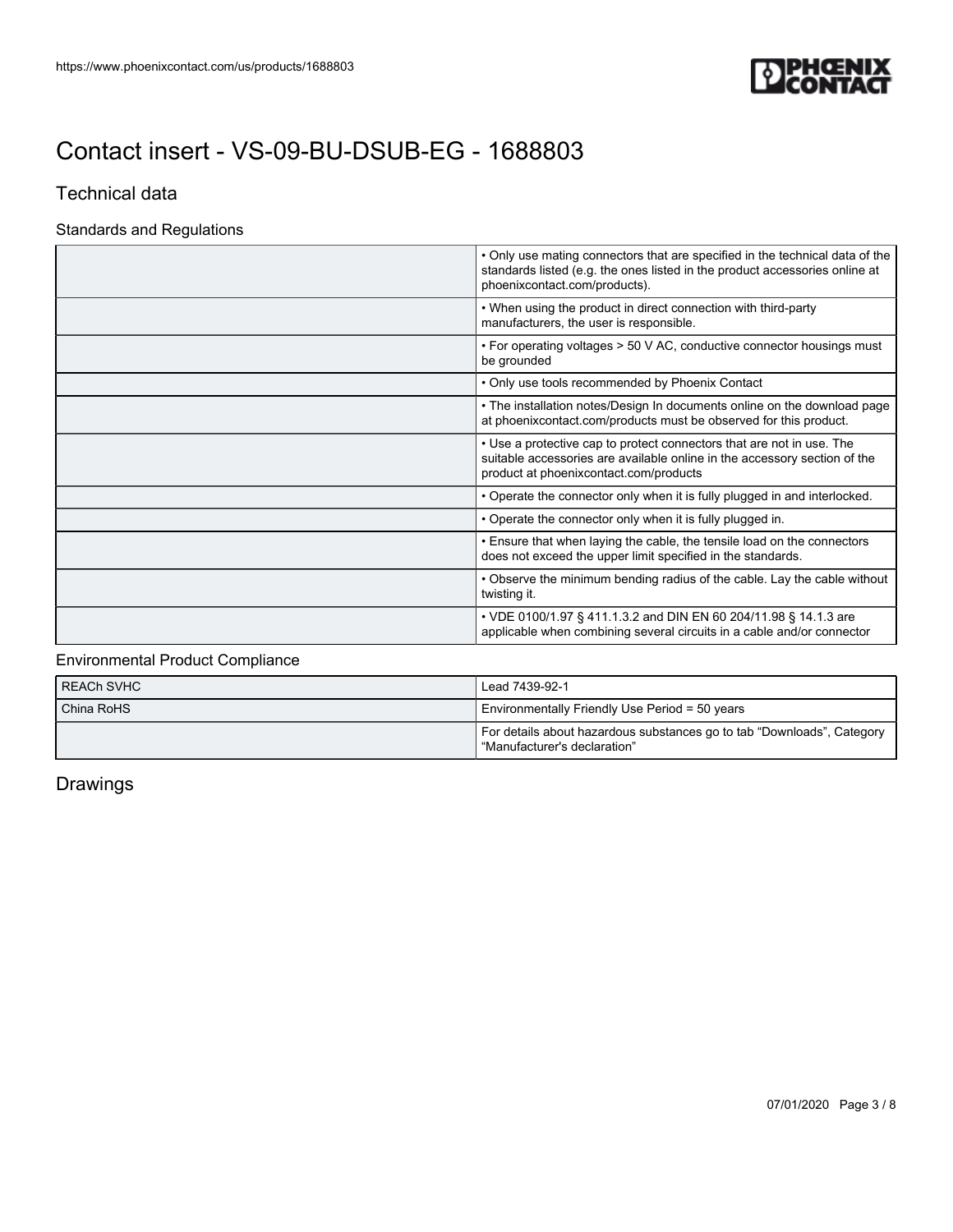





D-SUB contact insert

Dimensional drawing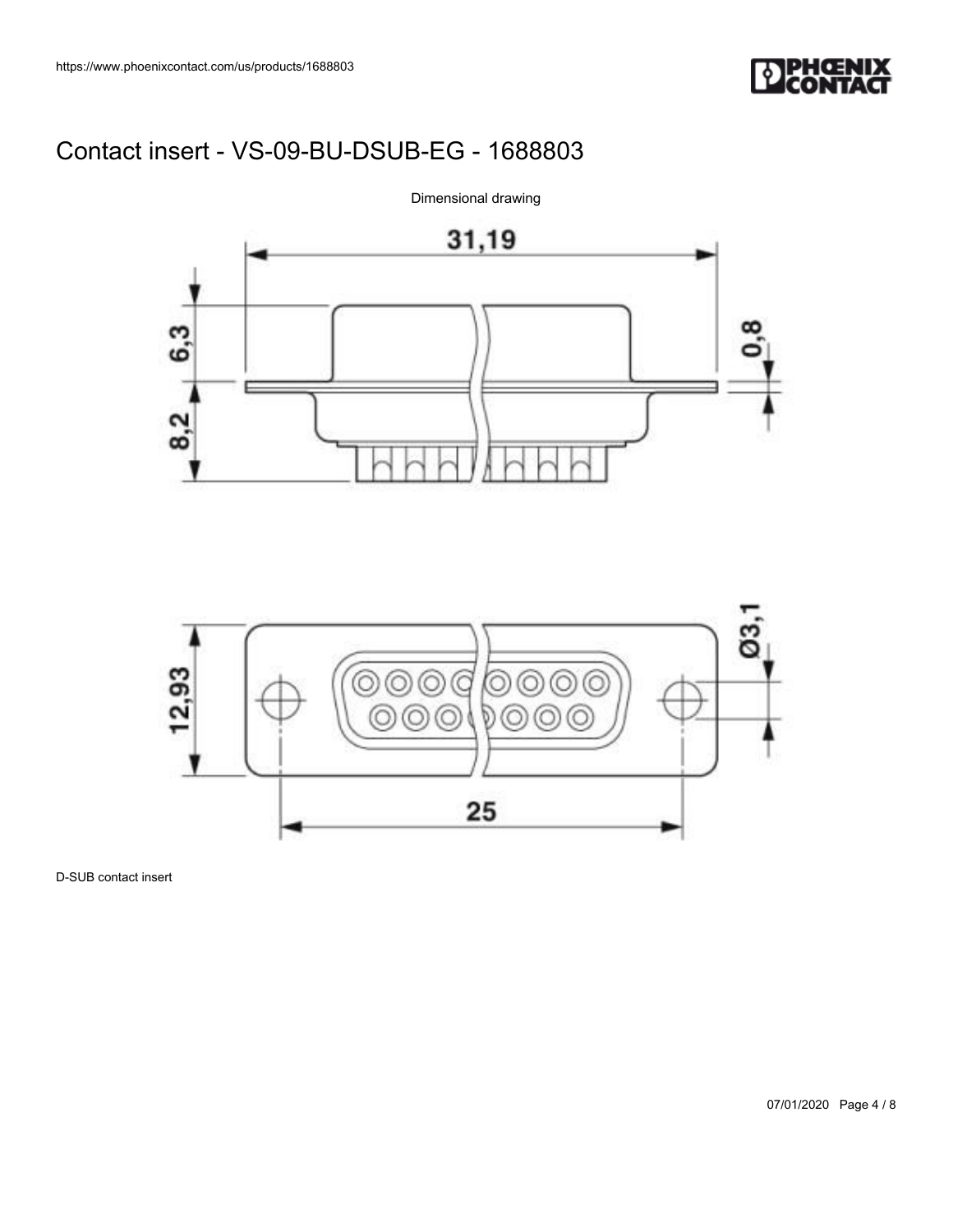



## **Classifications**

eCl@ss

| eCl@ss 10.0.1 | 27440217 |
|---------------|----------|
| eCl@ss 4.0    | 27260700 |
| eCl@ss 4.1    | 27260700 |
| eCl@ss 5.0    | 27260700 |
| eCl@ss 5.1    | 27261200 |
| eCl@ss 6.0    | 27261200 |
| eCl@ss 7.0    | 27440205 |
| eCl@ss 8.0    | 27440205 |
| eCl@ss 9.0    | 27440217 |

## ETIM

| ETIM 2.0        | EC000438 |
|-----------------|----------|
| <b>ETIM 3.0</b> | EC000438 |
| <b>ETIM 4.0</b> | EC000438 |
| ETIM 5.0        | EC000438 |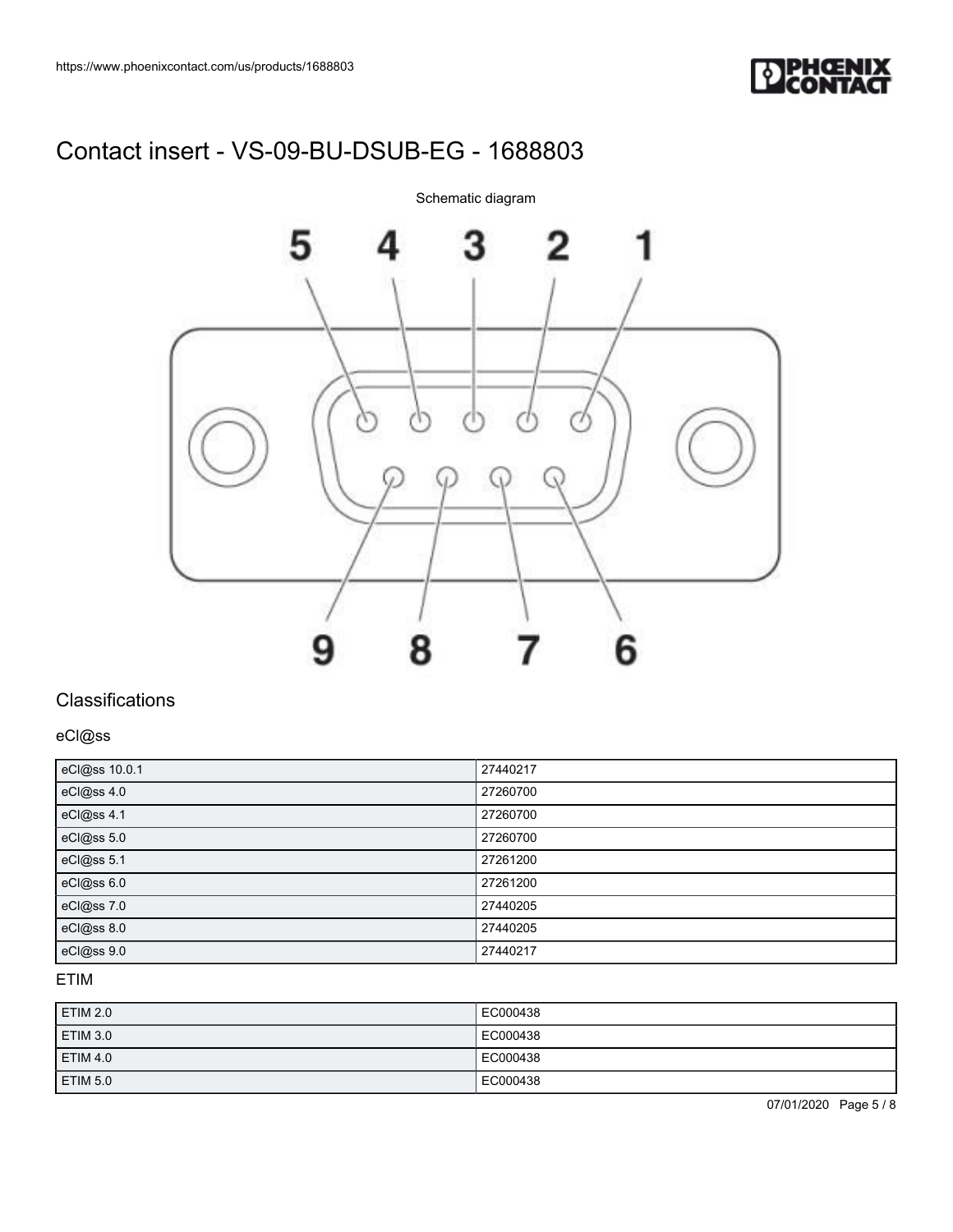

## **Classifications**

### ETIM

| ETIM 6.0 | EC000438 |
|----------|----------|
| ETIM 7.0 | EC000438 |

### UNSPSC

| UNSPSC 6.01          | 30211923 |
|----------------------|----------|
| <b>UNSPSC 7.0901</b> | 39121522 |
| <b>UNSPSC 11</b>     | 39121522 |
| <b>UNSPSC 12.01</b>  | 39121522 |
| UNSPSC 13.2          | 39121421 |
| UNSPSC 18.0          | 39121421 |
| UNSPSC 19.0          | 39121421 |
| <b>UNSPSC 20.0</b>   | 39121421 |
| <b>UNSPSC 21.0</b>   | 39121421 |

## Approvals

#### Approvals

#### Approvals

UL Recognized / EAC

#### Ex Approvals

### Approval details

| UL Recognized | ŖJ    | http://database.ul.com/cgi-bin/XYV/template/LISEXT/1FRAME/index.htm | FILE E 118976 |
|---------------|-------|---------------------------------------------------------------------|---------------|
| <b>EAC</b>    | : A I |                                                                     | B.01687       |

## Accessories

Accessories

Panel mounting frame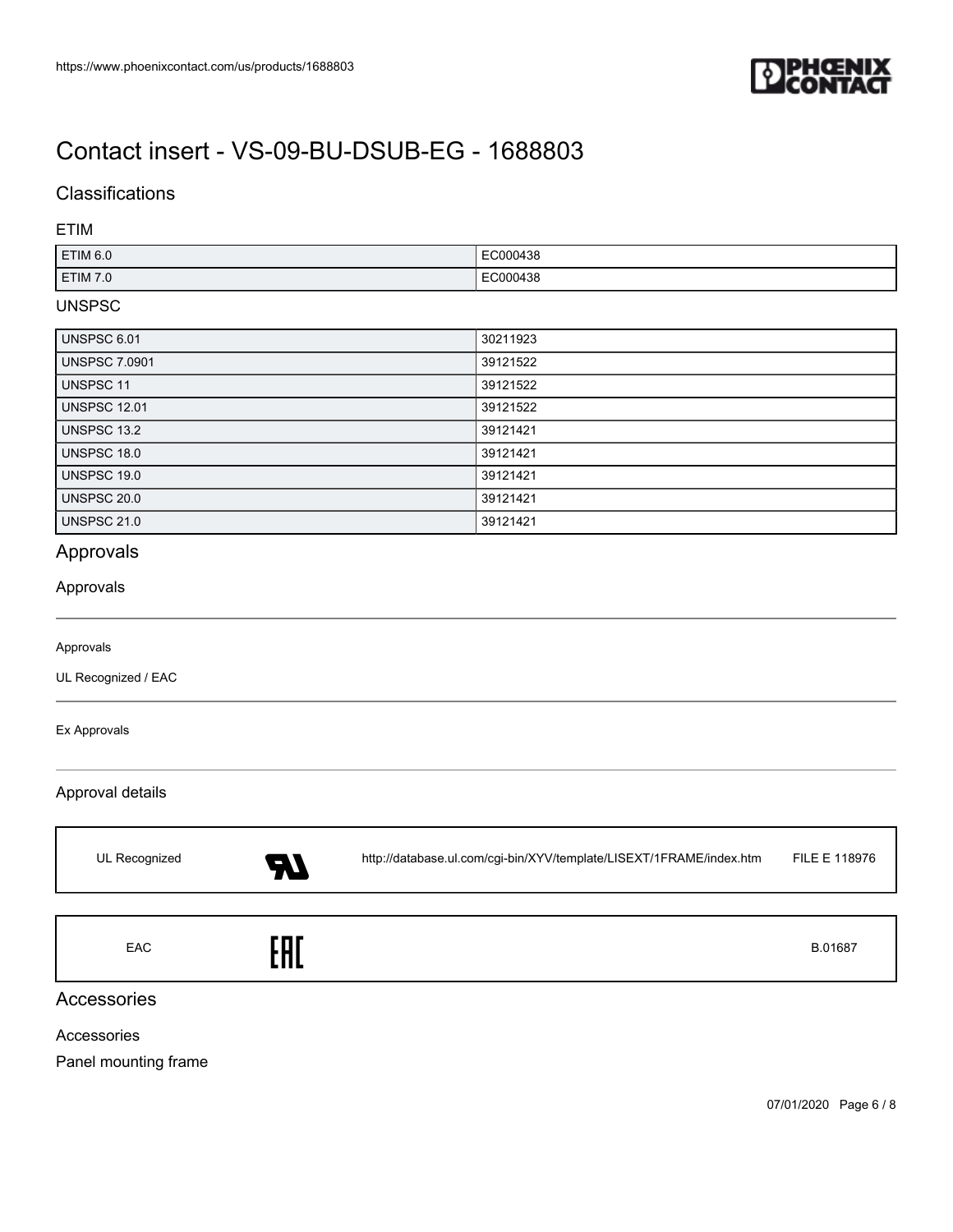

## Accessories

[D-SUB panel mounting frames - VS-09-A - 1688366](https://www.phoenixcontact.com/us/products/1688366)



D-SUB panel mounting frame, shell size 1, IP67 degree of protection

Sleeve housings

[D-SUB sleeve housings - CUC-DST-GZNI-S/DSSC9 - 1419722](https://www.phoenixcontact.com/us/products/1419722)



D-SUB sleeve housings, degree of protection: IP20, material: Zinc die-cast, cable outlet: straight, size of housing: 1, color: Bare metallic

[D-SUB sleeve housings - CUC-DST-GZNI-S/DSFL9 - 1419746](https://www.phoenixcontact.com/us/products/1419746)



D-SUB sleeve housings, degree of protection: IP20, material: Zinc die-cast, cable outlet: straight, size of housing: 1, color: Bare metallic

[D-SUB sleeve housings - CUC-DST-GZNI-A/DSSC9 - 1419723](https://www.phoenixcontact.com/us/products/1419723)



D-SUB sleeve housings, degree of protection: IP20, material: Zinc die-cast, cable outlet: angled, size of housing: 1, color: Bare metallic

[D-SUB sleeve housings - CUC-DST-GZNI-A/DSFL9 - 1419754](https://www.phoenixcontact.com/us/products/1419754)



D-SUB sleeve housings, degree of protection: IP20, material: Zinc die-cast, cable outlet: angled, size of housing: 1, color: Bare metallic